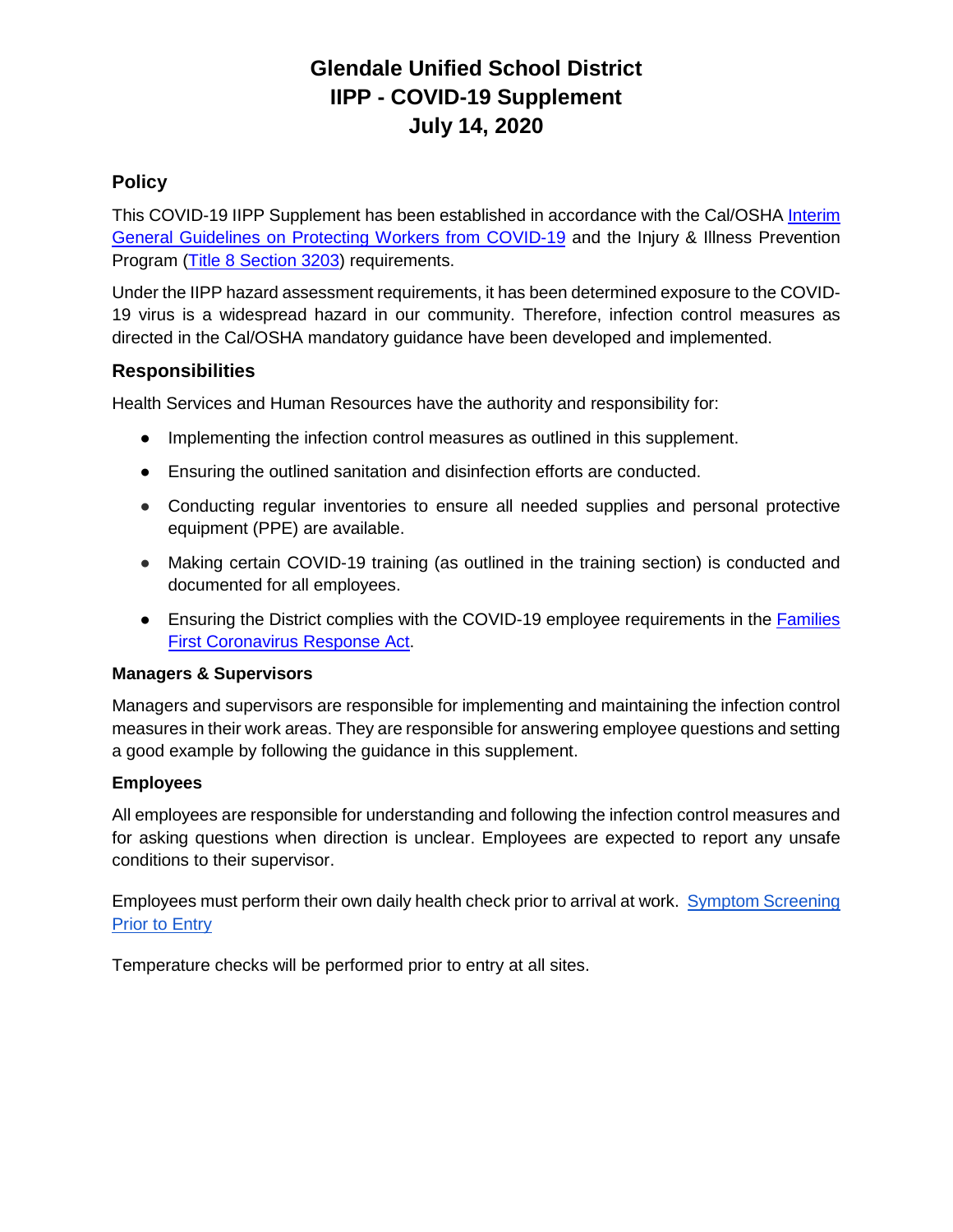## **Compliance**

Our primary goal is to prevent the spread of COVID-19 and protect our employees. All managers, supervisors, and employees are required to strictly adhere to all the outlined infection control measures in this supplement. Our compliance measures include, but are not limited to, the following:

- Informing employees of these requirements in a readily understandable language;
- Training all employees on the infection control measures; and
- **Disciplining employees for failure to comply with the requirements in this supplement.**

## **Communication**

The District will offer training to employees on the infection control measures in a form readily understandable by all, including verbal, visual, audiovisual, and picture-centered handouts and other resources.

Employees are encouraged to inform their managers and supervisors of any unsafe working conditions without fear of reprisal. Employees can report COVID-19 specific or any workplace hazards to Health Services or Human Resources.

#### **Hazard Assessment & Infection Control Measures**

The IIPP regulation requires the District to conduct a hazard assessment to identify, evaluate, and implement control measures whenever we are made aware of a new or previously unrecognized hazard. It has been determined that exposure to the COVID-19 virus is a widespread hazard in our community. Therefore, infection control measures as directed in the Cal/OSHA mandatory guidance have been developed and implemented.

#### **Infection Control Measures**

#### **Administrative Controls**

- Employees must perform their own daily health check prior to arrival at work. Symptom [Screening Prior to Entry](https://www.gusd.net/cms/lib/CA01000648/Centricity/Domain/50/COVID-entrance-screening-Member-v2.pdf)
- Any employee who determines they are ill is advised to stay home.
- Temperature checks will be performed prior to entry at all sites.
- If an employee becomes ill while at work, they will be taken to a room designated for quarantine purposes. They will then be instructed to go home.
	- o Employees in the quarantine area will wear additional protective clothing and equipment.
- If an employee becomes ill and COVID-19 is ruled out, the employee may not return for seven (7) to ten (10) days and must be fever free without fever reducing medication such as Acetaminophen (Tylenol) or Ibuprofen (Advil) for three (3) days.
- If an employee's family member shows signs or symptoms consistent with COVID-19 and/or tests positive for COVID-19, the employee must remain at home for fourteen (14) days and must be fever free without fever reducing medications such as Acetaminophen (Tylenol) or Ibuprofen (Advil) for three (3) days. The employee may return to work when proof of release by a physician is provided to Human Resources.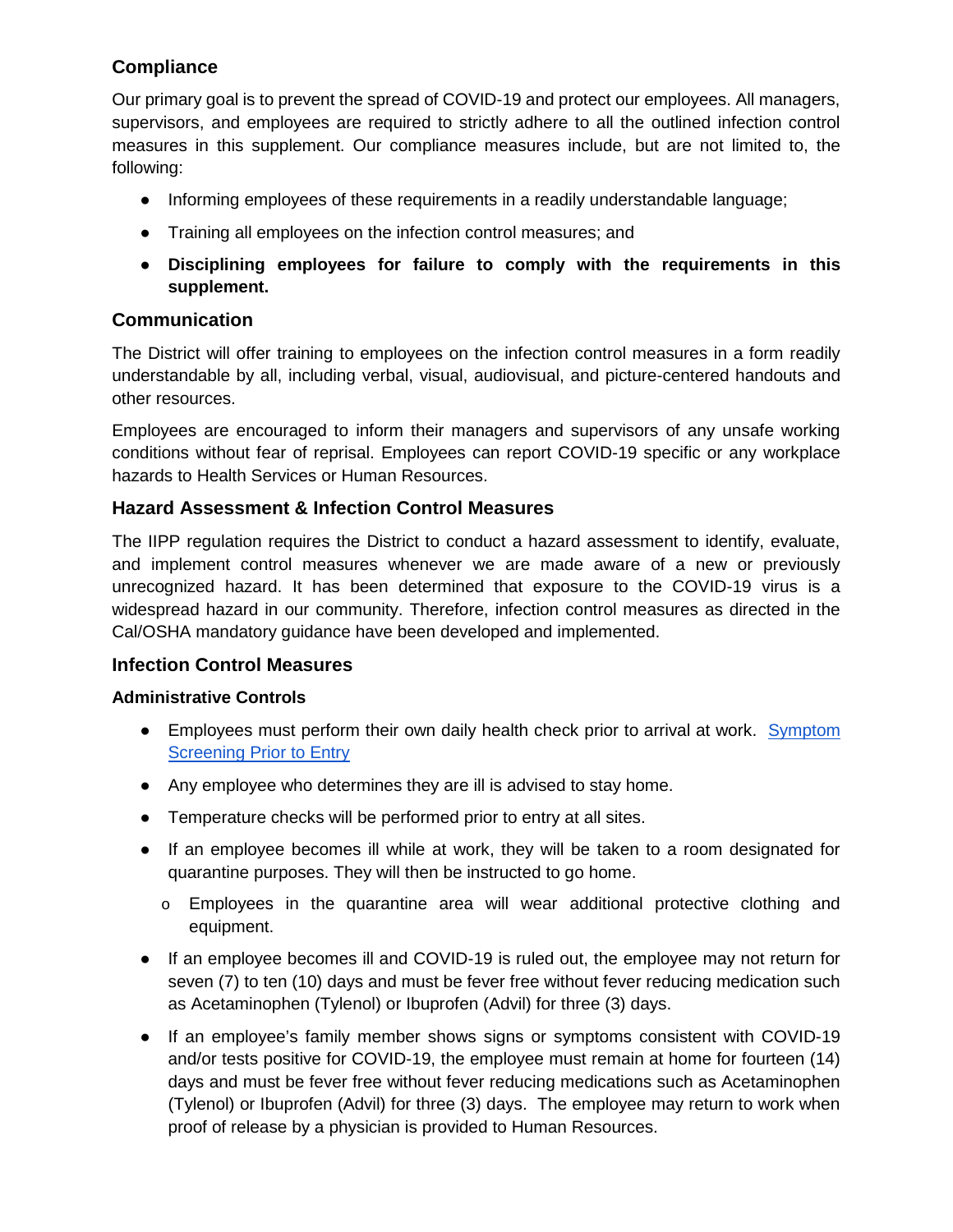- Employees are required to immediately report any diagnosis of COVID-19 for themselves or any member of their household to Michelle Green, Coordinator of Health Services.
- Employees who return to work following an illness are required to report any recurrence of symptoms to Health Services.

#### **Physical Distancing**

- Social and Physical distancing is a practice recommended by public health officials to slow down the spread of disease. It requires the intentional creation of at least six (6) feet of physical space between individuals to decrease the spread of contagious and infectious diseases.
- A distance of at least 6 feet between persons will be maintained at the workplace when possible.
- Shared workspaces (desks, offices, and cubicles) and work items (phones, computers, other work tools, and equipment) will be avoided when possible. If workspaces and work items must be shared, they will be cleaned and disinfected before and after use.
- Video or telephonic meetings are encouraged and prefered over in-person meetings when possible.

#### **Face Covering**

Employees are required to wear a face covering whenever they are in workplaces with other persons. Employees will be provided with face coverings and/or face shields. Cloth face coverings are not PPE, but combined with physical distancing of at least six feet, they may help prevent infected persons without symptoms from unknowingly spreading COVID-19.

#### **Cleaning & Disinfection**

Procedures have been established to routinely clean and disinfect commonly touched objects and surfaces such as elevator buttons, handrails, copy machines, faucets, and doorknobs. These procedures should include:

- Using disinfectants that are [EPA-approved](https://www.epa.gov/pesticide-registration/list-n-disinfectants-use-against-sars-cov-2) for use against the virus that causes COVID-19.
- Providing EPA-registered disposable wipes or disinfectant and cloths for employees to wipe down commonly used surfaces before use.
- Following the manufacturer's instructions for all cleaning and disinfection products (e.g., safety requirements, PPE, concentration, contact time).
- Ensuring there are adequate supplies to support cleaning and disinfection practices.

## **Confirmed Cases of Employee Exposure to COVID-19**

If an employee is confirmed to have COVID-19 infection, the following measures will take place:

- Inform employees of their possible exposure to COVID-19 in the workplace, but maintain confidentiality as required by the Americans with Disabilities Act (ADA) and the California Department of Fair Employment and Housing.
- Temporarily close the general area where the infected employee worked until cleaning is completed.
- Conduct deep cleaning of the entire general area where the infected employee worked and may have been, including breakrooms, restrooms, and travel areas, with a cleaning agent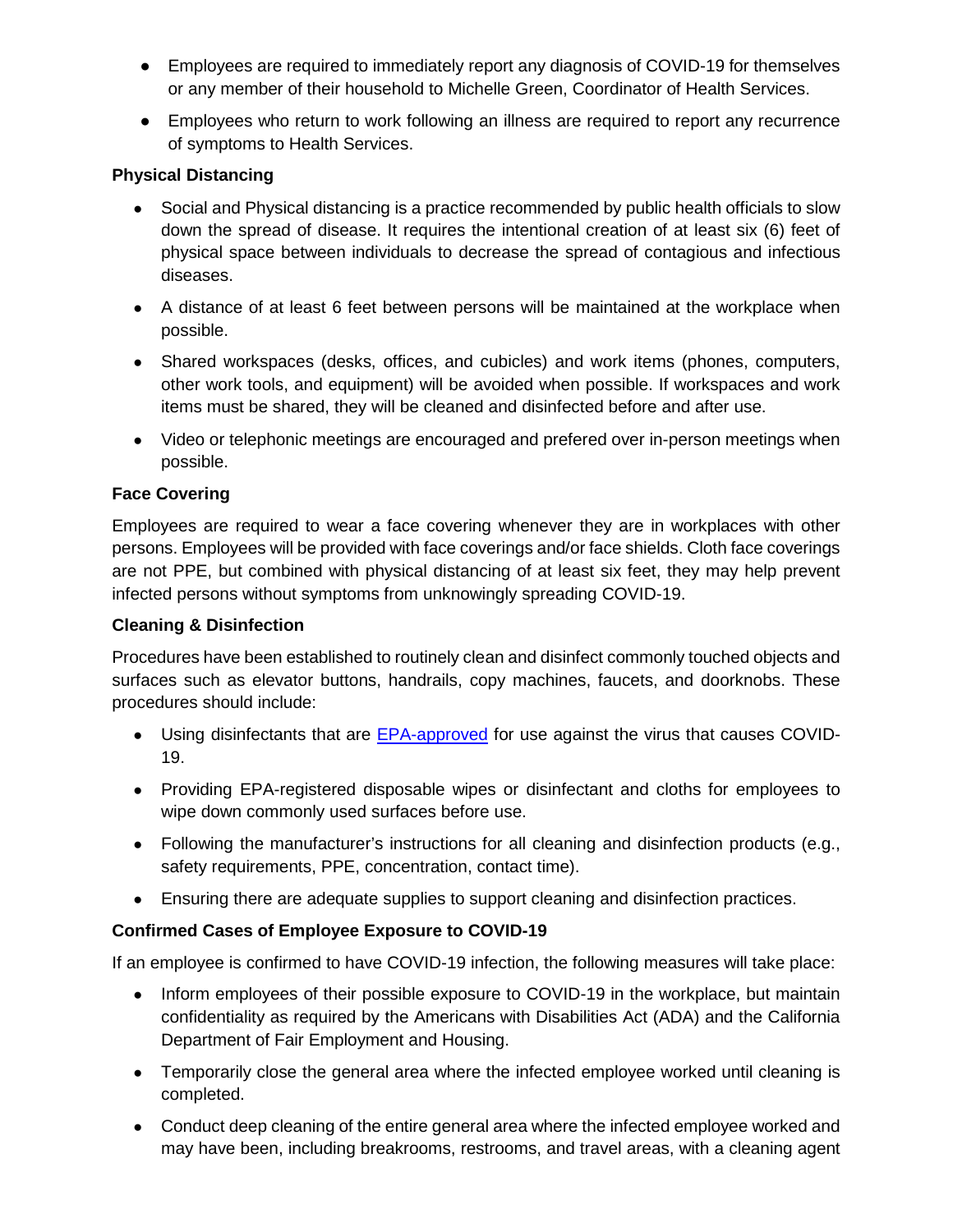approved for use by the EPA against coronavirus. Ideally, the deep cleaning should be performed by a professional cleaning service.

o Any person cleaning the area will be equipped with the proper PPE for COVID-19 disinfection (disposable gown, gloves, eye protection, mask, or respirator if required) in addition to PPE required for cleaning products.

#### **Engineering Controls for Customer Service Areas**

For employees who have frequent contact with the public, the following measures will be implemented that take into account the possibility that the public is a possible contamination source, including:

- Conducting even more frequent cleaning and disinfection of surfaces touched by the public such as credit card machines, touch screens, doorknobs, etc.
- Where feasible, employees who have frequent interaction with the public will be protected with engineering controls such as Plexiglas screens, tables or other physical barriers, or spatial barriers of at least six feet.
- If exposures to the general public cannot be eliminated with engineering controls, customers will be required to wear face coverings and physical distancing.
- Hand sanitizer stations will be provided, and employees will be encouraged to frequently wash their hands with soap and water for 20 seconds.
- Physical distancing will be enforced by limiting the number of customers in the space, where feasible.
- Disposable gloves will be provided to employees who handle items touched by the public.

#### **Hazard Correction**

Any reported COVID-19 related unsafe or unhealthy work conditions, practices, or procedures will be investigated and, if warranted, corrected in a timely manner.

#### **Accident/Incident Investigations**

Accident/incident investigations, for potentially work-related COVID-19 illnesses, will be conducted as required by Cal/OSHA.

*Cal/OSHA's reporting requirements are outlined at [https://www.dir.ca.gov/dosh/coronavirus/Reporting-Requirements-COVID-19.html.](https://www.dir.ca.gov/dosh/coronavirus/Reporting-Requirements-COVID-19.html)* 

*Cal/OSHA's Q&A on Executive Order N-62-20 is available at [https://www.dir.ca.gov/dwc/Covid-](https://www.dir.ca.gov/dwc/Covid-19/FAQs.html)[19/FAQs.html](https://www.dir.ca.gov/dwc/Covid-19/FAQs.html)*

## **Training**

Training shall be made available for employees on the following topics using interactive methods that are readily understandable including verbal, visual, audiovisual, and picture-centered handouts and other resources:

- Employees will be trained in health and safety protocols following the California Department of Public Health Guidelines.
- Proper use of face coverings, including:
	- o Centers for Disease Control and Los Angeles County Department of Public Health guidelines that everyone should use cloth face covers when around other persons.